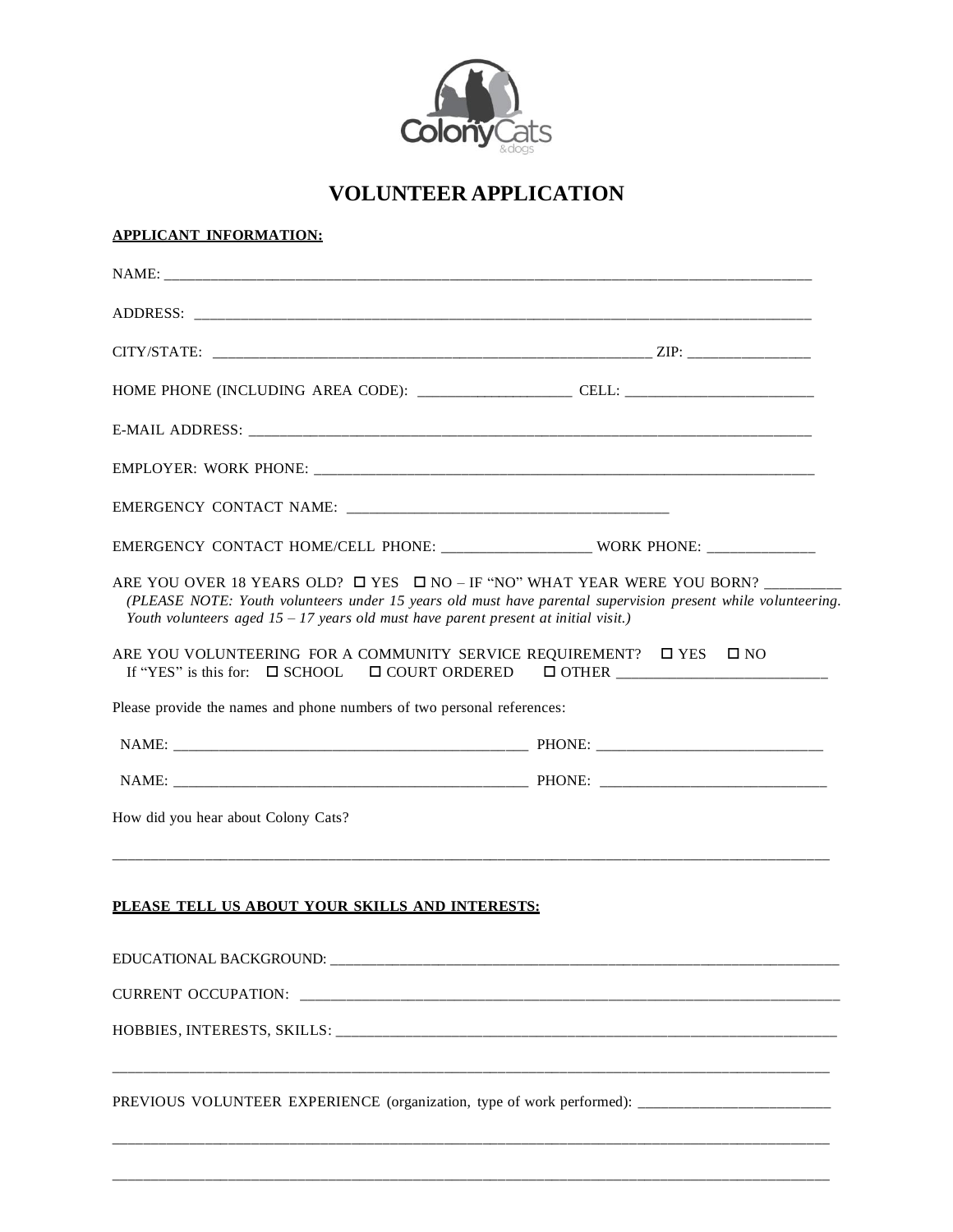|                      |                                                                      | Have you had any previous experience caring for animals or working with a humane group?                       |
|----------------------|----------------------------------------------------------------------|---------------------------------------------------------------------------------------------------------------|
|                      |                                                                      |                                                                                                               |
|                      |                                                                      |                                                                                                               |
| <b>AVAILABILITY:</b> |                                                                      |                                                                                                               |
|                      | What times/days would you like to volunteer?                         |                                                                                                               |
| $\square$ MORNING    | □ AFTERNOON                                                          | $\square$ EVENING                                                                                             |
| $\square$ WEEKDAYS   | $\square$ WEEKENDS                                                   | $\Box$ FLEXIBLE                                                                                               |
|                      | Do you wish to volunteer weekly, monthly, or on an occasional basis? |                                                                                                               |
|                      | Do you have access to a car you can use for volunteer work?          |                                                                                                               |
|                      | <b>CHECK THOSE THAT ARE OF INTEREST TO YOU.</b>                      |                                                                                                               |
|                      |                                                                      | (Parent's signature required for applicants under the age of 18 years old.)                                   |
|                      | ANY COMMENTS YOU'D LIKE TO SHARE WITH US?                            |                                                                                                               |
| For office use only  | to: Colony Cats, P.O. Box163904, Columbus, OH 43216-3904             | Return completed Volunteer Application and Volunteer Opportunities Checklist and Volunteer Release and Waiver |
|                      |                                                                      |                                                                                                               |
|                      |                                                                      |                                                                                                               |
|                      |                                                                      |                                                                                                               |
|                      |                                                                      |                                                                                                               |
|                      |                                                                      |                                                                                                               |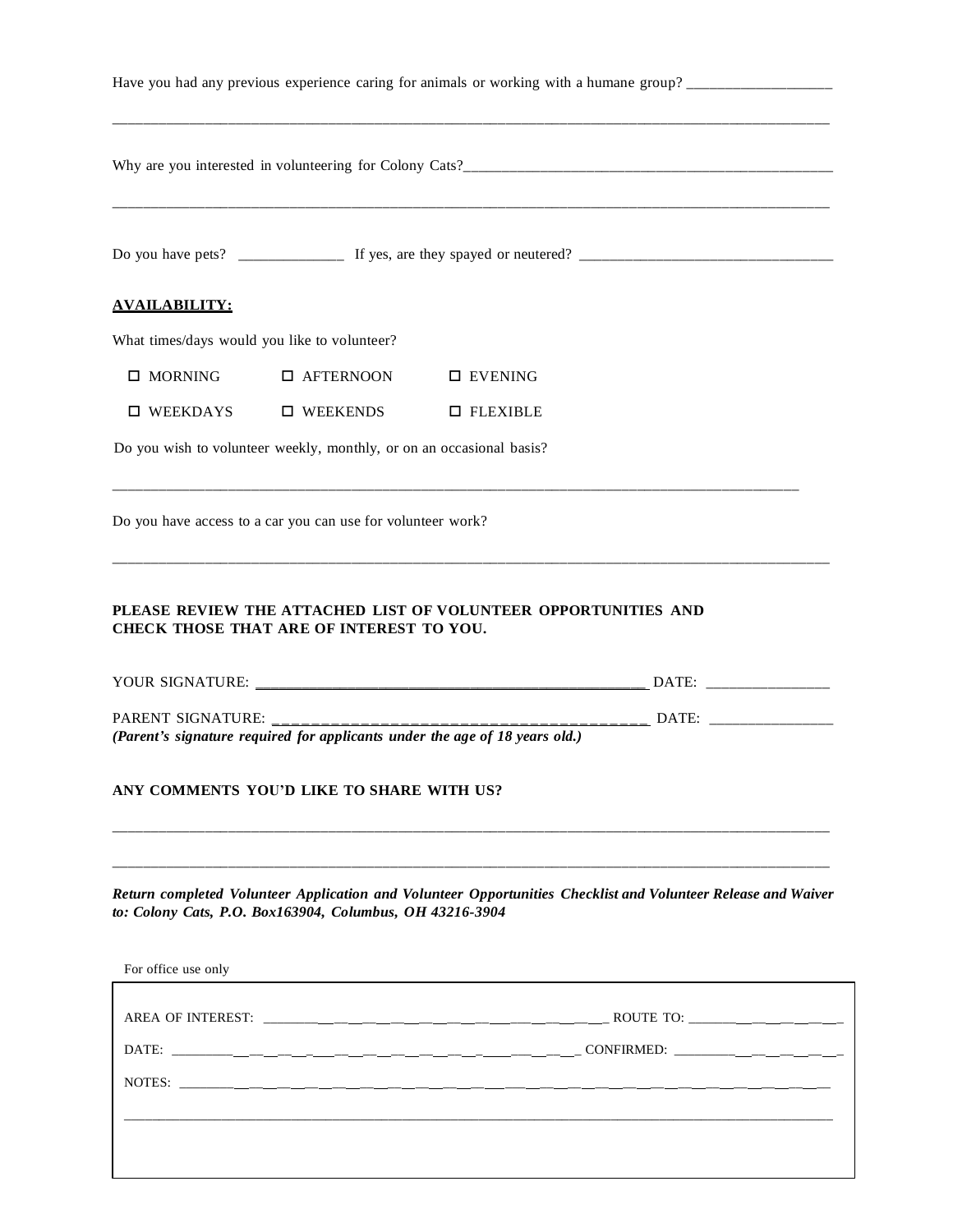

## **VOLUNTEER OPPORTUNITIES CHECKLIST**

Thank you for your interest in volunteering with Colony Cats to help central Ohio's homeless cats and dogs! Our group's work would not be possible without the combined efforts of dedicated volunteers who provide Colony Cats' services for these animals.

Please review the volunteer opportunities listed below, indicate your area(s) of interest, and return this Volunteer Opportunities Checklist along with the Volunteer Application to Colony Cats. One of our volunteers will call to discuss your interests, talents, and availability, and provide you with further information on volunteering in the area(s) you have noted. Training will be provided.

| □ | Volunteering in our intake/sick bay area<br>(animal care, paperwork, etc.)                                                    | □ | Volunteering at our cat Adoption Center<br>(cleaning, feeding, customer service, etc.)                                            |
|---|-------------------------------------------------------------------------------------------------------------------------------|---|-----------------------------------------------------------------------------------------------------------------------------------|
| 0 | Assisting with phone work, correspondence<br>data entry, paperwork and mailings<br>(some of which may be done from your home) | □ | Assisting with fundraising<br>(helping with events, donation jar distribution,<br>in-kind donations of supplies and prizes, etc.) |
| □ | Transporting cats and/or dogs to<br>and from yet clinics                                                                      | П | Trapping feral cats for spay/neuter, vaccinations,<br>and vet care (TNR)                                                          |
| □ | Feeding feral cats in local controlled colonies<br><i>(food will be provided)</i>                                             | П | Assisting with educational outreach activities<br><i>(tabling at community events, etc.)</i>                                      |
| □ | Volunteering at one of our off-site store locations.<br>If so which store:                                                    | ш | Assisting with publicity                                                                                                          |
| □ | Assisting with adoption events/program for<br>cats/dogs                                                                       | П | Volunteering at our Kit & Kaboodle Boutique                                                                                       |
| □ | Providing a foster home for cats and/or dogs                                                                                  | ш | I'm willing to help wherever needed                                                                                               |

\_\_\_\_\_\_\_\_\_\_\_\_\_\_\_\_\_\_\_\_\_\_\_\_\_\_\_\_\_\_\_\_\_\_\_\_\_\_\_\_\_\_\_\_\_\_\_\_\_\_\_\_\_\_\_\_\_\_\_\_\_\_\_\_\_\_\_\_\_\_\_\_\_\_\_\_\_\_\_\_\_\_\_\_\_

\_\_\_\_\_\_\_\_\_\_\_\_\_\_\_\_\_\_\_\_\_\_\_\_\_\_\_\_\_\_\_\_\_\_\_\_\_\_\_\_\_\_\_\_\_\_\_\_\_\_\_\_\_\_\_\_\_\_\_\_\_\_\_\_\_\_\_\_\_\_\_\_\_\_\_\_\_\_\_\_\_\_\_\_\_

\_\_\_\_\_\_\_\_\_\_\_\_\_\_\_\_\_\_\_\_\_\_\_\_\_\_\_\_\_\_\_\_\_\_\_\_\_\_\_\_\_\_\_\_\_\_\_\_\_\_\_\_\_\_\_\_\_\_\_\_\_\_\_\_\_\_\_\_\_\_\_\_\_\_\_\_\_\_\_\_\_\_\_\_\_\_

\_\_\_\_\_\_\_\_\_\_\_\_\_\_\_\_\_\_\_\_\_\_\_\_\_\_\_\_\_\_\_\_\_\_\_\_\_\_\_\_\_\_\_\_\_\_\_\_\_\_\_\_\_\_\_\_\_\_\_\_\_\_\_\_\_\_\_\_\_\_\_\_\_\_\_\_\_\_\_\_\_\_\_\_\_\_

Please note any other ways in which you might be able to help Colony Cats:

Please indicate any special training/certification you may already have: *(such as animal first aid, emergency response and rescue, etc.)*

**VOLUNTEERS WELCOME - PREVIOUS EXPERIENCE IS NOT NECESSARY.**